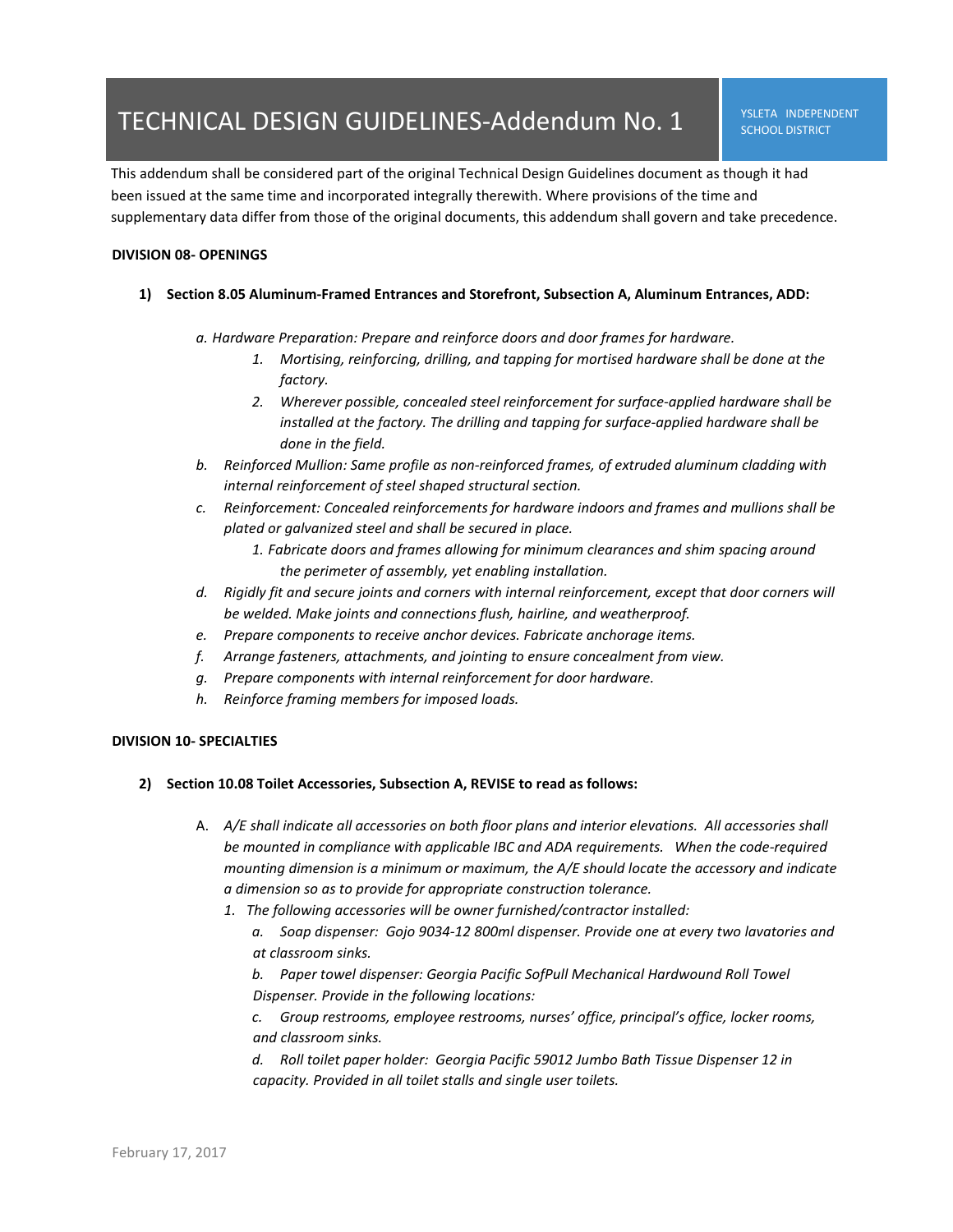- 2. The following accessories will be contractor furnished/contractor installed:
	- *a. Heavy-duty, vandal-resistant accessories shall be selected, including but not limited to the following listed items:*
	- *i. Coat hook and doorstop for each toilet stall.*
	- *ii. Sanitary napkin receptacle shall be installed at women's restroom in secondary schools and faculty facilities. One per stall.*
	- *iii. Framed mirror over each sink. 18 gage Type 430 stainless steel mirror with bright polished finish and frame at middle and high schools. Mirrored glass surface with a satin stainless steel frame at the administrator's teacher's restrooms, and elementary schools.*
	- *iv. Stainless steel grab bars in accessible stalls installed per ADA/TAS requirements. Provide wood blocking in walls at mounting locations.*
	- *v. Reversible Folding Shower Seat shall be water resistant, ½" thick solid phenolic with stainless steel frame, mounting brackets and self-locking mechanism.*
	- *vi. Shower Curtain Rods shall be heavy duty with a stainless steel finish. Shower curtain shall be heavy duty, opaque, matte white vinyl containing antibacterial and flame retardant agents.*
	- *vii. Seat Cover Dispensers: Acceptable product is Bobrick B-221 Classic Series surface mounted seat cover dispenser. Dispensers are only to be installed above water closets in all adult/staff restrooms.*
	- *viii. Provide mop/broom holder with shelf adjacent to all mop sink locations.*

## **DIVISION 21 – FIRE SUPPRESSION**

# **3) Section 21.06, Design Criteria, Subsection D, Clean Agent Fire Suppression Systems, Item D1, Page 115, CLARIFICATION:**

*1. Clean agent systems are only required in rooms with high-value critical systems. These are to be coordinated on a case-by-case basis with YISD.* 

## **DIVISION 22 – PLUMBING**

# **4) Section 22.10, Design Criteria, Subsection B, Hot Water Systems, Item 6 Circulating Systems, subsection c, Valves and Trim, Page 121, CORRECTION:**

*In line circulators shall be Armstrong stainless steel or brass body type.* 

**5) Section 22.10, Design Criteria, Subsection C, Sanitary Drainage, Item 3, Piping-Above Grade, Page 123, CLARIFICATION:**

*All interior and exterior waste and vent piping shall be schedule 40 PVC solid core piping. Cast iron soil pipe allowed as recommended by Design Professional. SDR-35 allowed for site sewer lines as recommended by Design Professional.*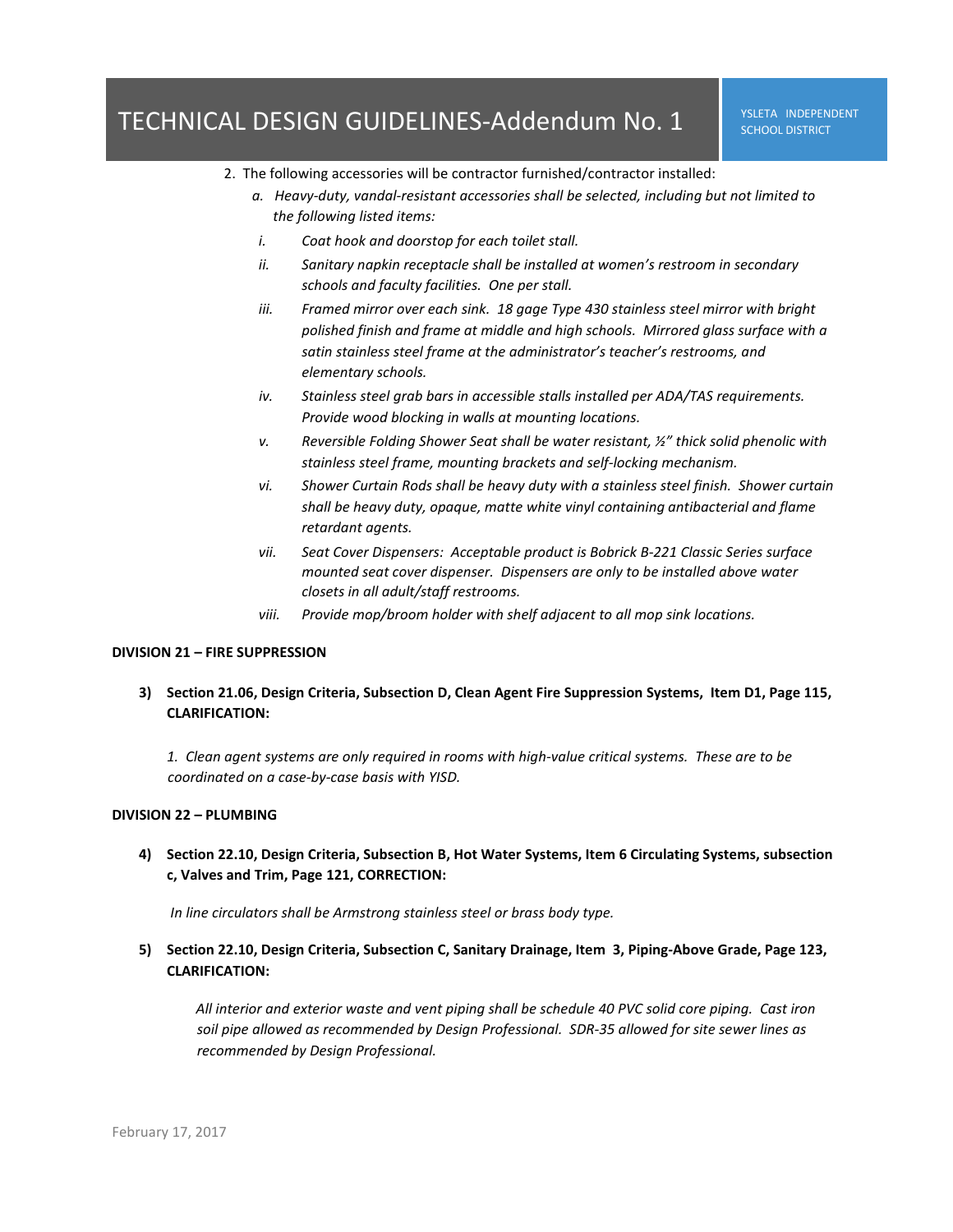# **6) Section 22.10, Design Criteria, Subsection E, Storm Drainage, Item 4, Piping, an Above-Grade, Page 123, CLARIFICATION:**

*All interior and exterior storm and roof drain piping shall be schedule 40 PVC solid core piping. YISD shall consider alternate pipe materials as recommended by Design Professional.* 

## **7) Section 22.10, Design Criteria, Subsection G, Gas System, Item 8, Piping, b, 124, CORRECTION:**

*b. All gas lines running on roof shall be welded up to the threaded or flanged gas cock service valve or regulator.* 

## **8) Section 22.10, Design Criteria, Subsection G, Gas System, Item 8, Piping, Page 124, ADD:**

*d. Gas manifold serving kitchen appliances shall be welded up to the threaded/flanged gas cock service valve.* 

## **9) Section 22.10, Design Criteria, Subsection L, Fixtures and Equipment, Item f, i, Plumbing Fixtures: Water Closets, Page 128, CORRECTION:**

*Water closets shall be Kohler or American Standard, preferably. YISD shall consider alternate manufacturers as recommended by Design Professional.* 

## **10) Section 22.10, Design Criteria, Subsection L, Fixtures and Equipment, Item f- ii, Plumbing Fixtures: Urinals, Page 128, CORRECTION:**

*Manual flush valve for urinals shall be Zurn Z-6003 AV EWS .5gpf.* 

## **11) Section 22.10, Design Criteria, Subsection L, Fixtures and Equipment, Item f- iii, Plumbing Fixtures: Lavatories, Page 129, CORRECTION:**

*Lavatories shall be countertop mounted, four-inch center, and three-hole type in bathrooms. Wall hung lavatories allowed as recommended by Design Professional*

## **12) Section 22.10, Design Criteria, Subsection L, Fixtures and Equipment, Item f-vi, Plumbing Fixtures: Acceptable Water Coolers, CORRECTION:**

- *vi. Acceptable Water Coolers Models: Where Dual Height Required- HTHB-HVRGRN8BL-WF (Halsey Taylor HydroBoost Bottle Filling Station with Bi-Level Vandal-Resistant Green Cooler, Filtered, 8 GPH, Stainless). Where Single Height is required- HTHB-HVRGRN8-WF (Halsey Taylor HydroBoost Bottle Filling Station with Single Level Vandal-Resistant Green Cooler, Filtered, 8 GPH, Stainless)*
- **13) Section 22.10, Design Criteria, Subsection L, Fixtures and Equipment, Item f-vi, Plumbing Fixtures: Janitor Sinks, Page 129, CORRECTION:** 
	- *vi. Service Sinks in custodial rooms may be stainless steel or plastic utility sinks.*

## **DIVISION 23 – HVAC**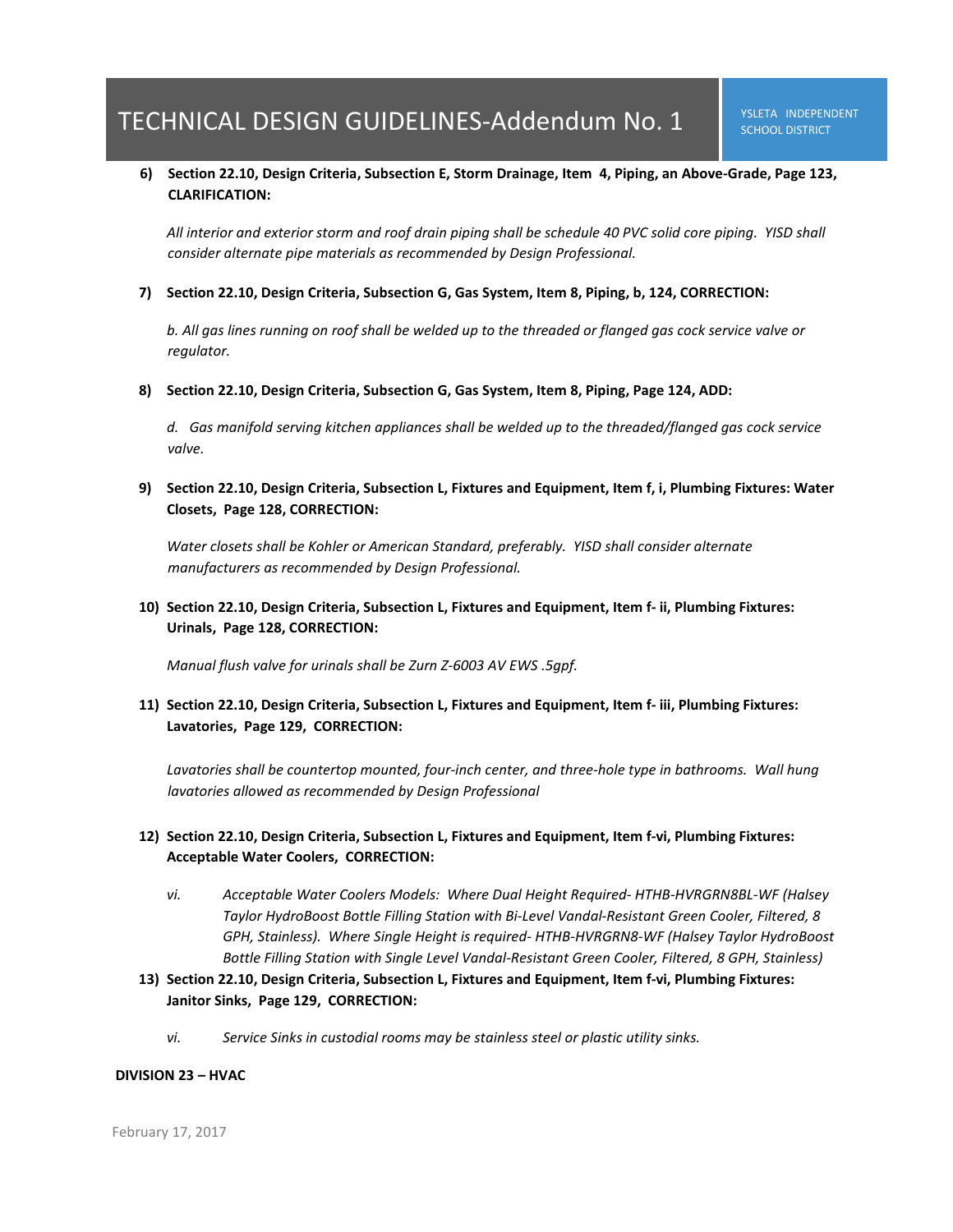# **14) Section 23.16, HVAC Equipment, Subsection C, Water Chilling Units, Item 3. Page 143, Water Chilling Units, CLARIFICATION:**

*The 10 deg. Delta T can be varied by the design professional between 10 to 16 degrees.* 

## **15) Section 23.16, HVAC Equipment, Subsection D, Cooling Towers, Item 1, General, Page 143, CLARIFICATION:**

*YISD preference is closed circuit cooling towers. Open cooling towers are acceptable if required due to budget or as recommended by design professional.* 

## **16) Section 23.16, HVAC Equipment, Subsection D, Cooling Towers, Item 3, Accessories and Features, Page 143, CLARIFICATION:**

*Provide fully automated chemical treatment systems for cooling tower water treatment. Systems to have a control panel, chemical feeder pump, chemical drum, solenoid valves, and sensors to automatically bleed and add chemicals to maintain water in a cooling tower at an acceptable level.* 

**17) Section 23.16, HVAC Equipment, Subsection E, Air-Cooled Condensers, Item 2, Selection Criteria, Page 144, CLARIFICATION:** 

*The stated temperature is a minimum, a design professional can at his discretion select equipment at a higher operating temperature.* 

# **18) Section 23.18, Energy Management Design Criteria, Subsection A. Page 147, Energy Management Design Criteria, ADD:**

*10. Controls Systems requirements will be project specific and will be coordinated with YISD Energy Manager.* 

## **DIVISION 26 – ELECTRICAL**

**19) Section 26.04, Electrical Distribution Systems, Subsection E, Page 149, Dry Type Transformers Design Criteria, ADD:** 

*3. Transformer efficiency rating must comply with the latest energy efficiency federal government standard.* 

## **20) Section 26.04, Electrical Distribution Systems, Item I, Page 149, CLARIFICATION:**

*I. Phase Failure Protection: Phase failure protection shall be as recommended by Architect/Engineer based on equipment to be protected and overall project budget. The use of starters or VFD's is dependent on the mechanical system design.*